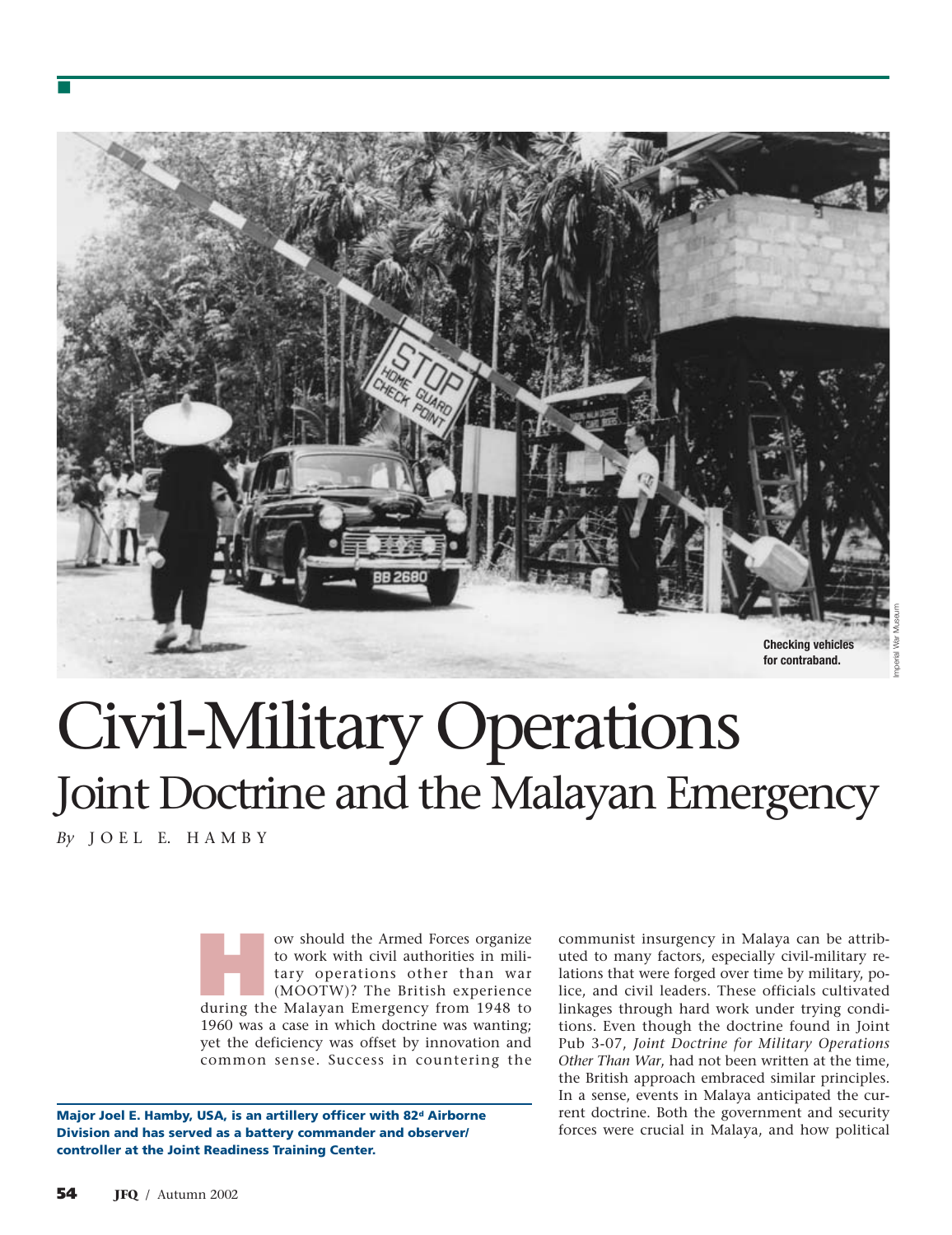|                                                                                                                                                                                                                                                                                                                                                                                                                                                                                                                                                                                                                                                                                                                                                                                                                                                                    |                             |                              |                                                   |                                                     | Form Approved             |  |
|--------------------------------------------------------------------------------------------------------------------------------------------------------------------------------------------------------------------------------------------------------------------------------------------------------------------------------------------------------------------------------------------------------------------------------------------------------------------------------------------------------------------------------------------------------------------------------------------------------------------------------------------------------------------------------------------------------------------------------------------------------------------------------------------------------------------------------------------------------------------|-----------------------------|------------------------------|---------------------------------------------------|-----------------------------------------------------|---------------------------|--|
| <b>Report Documentation Page</b>                                                                                                                                                                                                                                                                                                                                                                                                                                                                                                                                                                                                                                                                                                                                                                                                                                   |                             |                              |                                                   | OMB No. 0704-0188                                   |                           |  |
| Public reporting burden for the collection of information is estimated to average 1 hour per response, including the time for reviewing instructions, searching existing data sources, gathering and<br>maintaining the data needed, and completing and reviewing the collection of information. Send comments regarding this burden estimate or any other aspect of this collection of information,<br>including suggestions for reducing this burden, to Washington Headquarters Services, Directorate for Information Operations and Reports, 1215 Jefferson Davis Highway, Suite 1204, Arlington<br>VA 22202-4302. Respondents should be aware that notwithstanding any other provision of law, no person shall be subject to a penalty for failing to comply with a collection of information if it<br>does not display a currently valid OMB control number. |                             |                              |                                                   |                                                     |                           |  |
| 1. REPORT DATE<br>2002                                                                                                                                                                                                                                                                                                                                                                                                                                                                                                                                                                                                                                                                                                                                                                                                                                             |                             | 2. REPORT TYPE               |                                                   | <b>3. DATES COVERED</b><br>00-00-2002 to 00-00-2002 |                           |  |
| <b>4. TITLE AND SUBTITLE</b>                                                                                                                                                                                                                                                                                                                                                                                                                                                                                                                                                                                                                                                                                                                                                                                                                                       |                             |                              |                                                   | 5a. CONTRACT NUMBER                                 |                           |  |
| Civil-Military Operations Joint Doctrine and the Malayan Emergency                                                                                                                                                                                                                                                                                                                                                                                                                                                                                                                                                                                                                                                                                                                                                                                                 |                             |                              |                                                   | <b>5b. GRANT NUMBER</b>                             |                           |  |
|                                                                                                                                                                                                                                                                                                                                                                                                                                                                                                                                                                                                                                                                                                                                                                                                                                                                    |                             |                              |                                                   | 5c. PROGRAM ELEMENT NUMBER                          |                           |  |
| 6. AUTHOR(S)                                                                                                                                                                                                                                                                                                                                                                                                                                                                                                                                                                                                                                                                                                                                                                                                                                                       |                             |                              |                                                   | 5d. PROJECT NUMBER                                  |                           |  |
|                                                                                                                                                                                                                                                                                                                                                                                                                                                                                                                                                                                                                                                                                                                                                                                                                                                                    |                             |                              |                                                   | <b>5e. TASK NUMBER</b>                              |                           |  |
|                                                                                                                                                                                                                                                                                                                                                                                                                                                                                                                                                                                                                                                                                                                                                                                                                                                                    |                             |                              |                                                   | 5f. WORK UNIT NUMBER                                |                           |  |
| 7. PERFORMING ORGANIZATION NAME(S) AND ADDRESS(ES)<br>National Defense University, 300 5th Ave SW, Marshall<br>Hall, Washington, DC, 20319-5066                                                                                                                                                                                                                                                                                                                                                                                                                                                                                                                                                                                                                                                                                                                    |                             |                              |                                                   | 8. PERFORMING ORGANIZATION<br><b>REPORT NUMBER</b>  |                           |  |
| 9. SPONSORING/MONITORING AGENCY NAME(S) AND ADDRESS(ES)                                                                                                                                                                                                                                                                                                                                                                                                                                                                                                                                                                                                                                                                                                                                                                                                            |                             |                              |                                                   | 10. SPONSOR/MONITOR'S ACRONYM(S)                    |                           |  |
|                                                                                                                                                                                                                                                                                                                                                                                                                                                                                                                                                                                                                                                                                                                                                                                                                                                                    |                             |                              |                                                   | 11. SPONSOR/MONITOR'S REPORT<br>NUMBER(S)           |                           |  |
| 12. DISTRIBUTION/AVAILABILITY STATEMENT<br>Approved for public release; distribution unlimited                                                                                                                                                                                                                                                                                                                                                                                                                                                                                                                                                                                                                                                                                                                                                                     |                             |                              |                                                   |                                                     |                           |  |
| <b>13. SUPPLEMENTARY NOTES</b>                                                                                                                                                                                                                                                                                                                                                                                                                                                                                                                                                                                                                                                                                                                                                                                                                                     |                             |                              |                                                   |                                                     |                           |  |
| 14. ABSTRACT                                                                                                                                                                                                                                                                                                                                                                                                                                                                                                                                                                                                                                                                                                                                                                                                                                                       |                             |                              |                                                   |                                                     |                           |  |
| <b>15. SUBJECT TERMS</b>                                                                                                                                                                                                                                                                                                                                                                                                                                                                                                                                                                                                                                                                                                                                                                                                                                           |                             |                              |                                                   |                                                     |                           |  |
| <b>16. SECURITY CLASSIFICATION OF:</b>                                                                                                                                                                                                                                                                                                                                                                                                                                                                                                                                                                                                                                                                                                                                                                                                                             | <b>17. LIMITATION OF</b>    | 18. NUMBER                   | 19a. NAME OF                                      |                                                     |                           |  |
| a. REPORT<br>unclassified                                                                                                                                                                                                                                                                                                                                                                                                                                                                                                                                                                                                                                                                                                                                                                                                                                          | b. ABSTRACT<br>unclassified | c. THIS PAGE<br>unclassified | <b>ABSTRACT</b><br>Same as<br><b>Report (SAR)</b> | OF PAGES<br>8                                       | <b>RESPONSIBLE PERSON</b> |  |

**Standard Form 298 (Rev. 8-98)**<br>Prescribed by ANSI Std Z39-18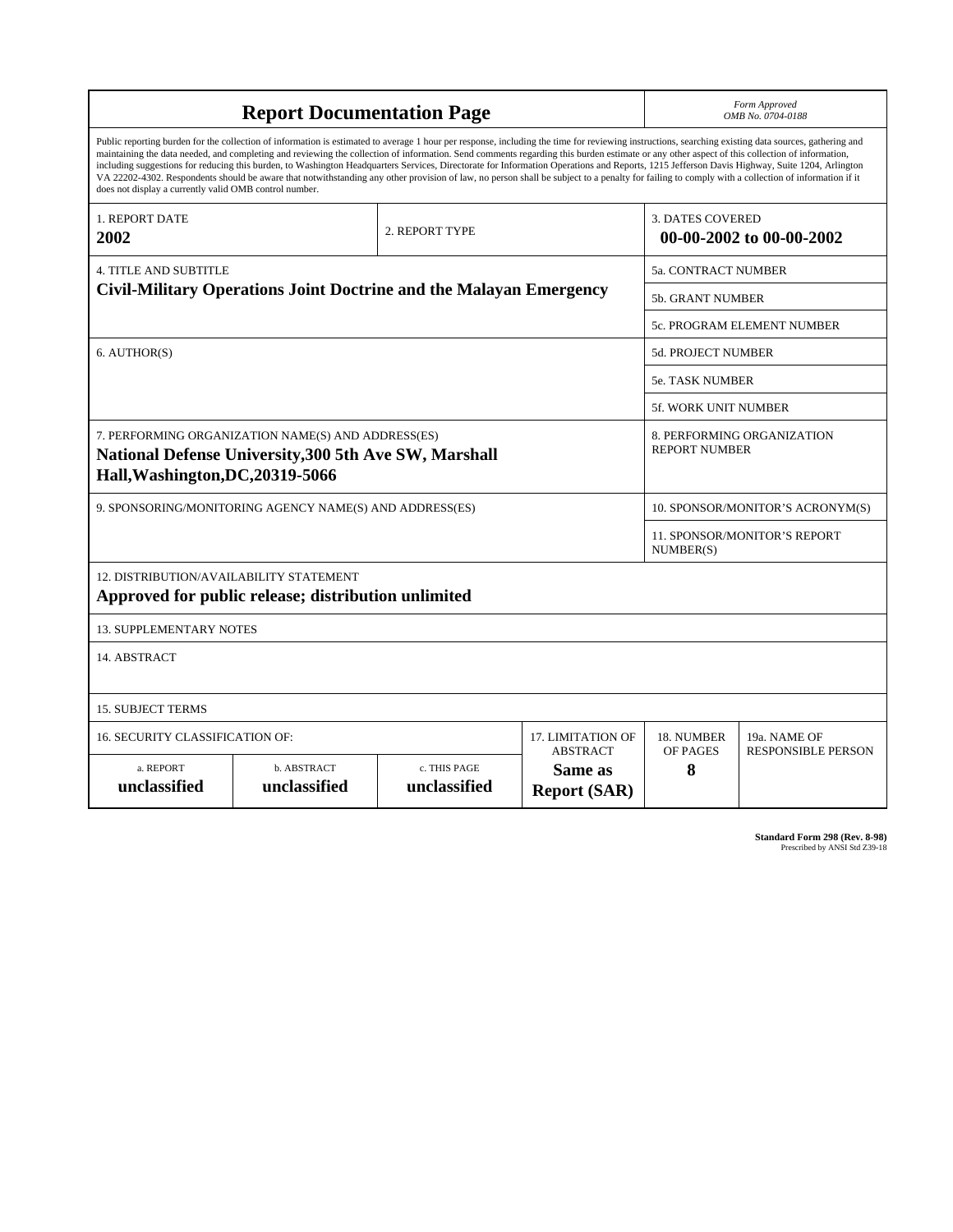

and military leaders defined their roles and synchronized operations led to a British success.

The principles of MOOTW are objective, unity of effort, legitimacy, security, restraint, and perseverance. The first three were critical in sup-

# **despite a long tradition of subordinating military action to civil authority, relations in Malaya were ineffective**

pressing the Malayan Communist Party, and their application enabled the other three objectives, and was built on strong civil-military relationships. Nonetheless it took twelve years to resolve the conflict, which began

with the failure to appreciate counterinsurgency and measures required to win. "Although the British possessed a superior 'map knowledge' of the Malayan terrain," observed one report, "they initially lacked an understanding of the manner in which communist activities were adapted to the language, customs, and thought patterns of the population."1 The army filled the void until a police infrastructure could effectively counter the

insurgent movement. At the time the government focused on hunting guerrillas and not on its own organization, which might have resolved the crisis. One aspect of counterinsurgency as iterated by a noted expert highlighted this point: "[The] government must give priority to defeating political subversion, not the guerrillas."2 To succeed, counterinsurgency efforts must meet the true grievances of the people better than the insurgents. A mission analysis to aid in understanding and defining the problem seems critical. The first two years of the Malayan Emergency were spent in making such an assessment.

Despite a long tradition of subordinating military action to civil authority, relations between soldiers and civilians in Malaya were ineffective. A solution began to emerge with a concept that was drafted by Lieutenant General Sir Harold Briggs, Director of Operations, who issued what is known as the Briggs Plan in June 1950 (see insert). The scheme reorganized the government to handle the insurgency and temper the unrest from which the communists gained support. He believed there were "two key goals to accomplish in order to end the insurgency—first, to protect the population, and second to isolate them from the guerrillas."3 The reorganization delineated the roles of both police and military and established a structure for coordination between executive committees, consisting of a chief federal agency and subordinate state and district war executive committees (SWECs and DWECs). As a study found, "The entire government effort—patrols, ambushes, intelligence, and population and food control—was directed by the war executive committees."4 Although progress was not apparent until General Sir Gerald Templer was named as high commissioner in 1952, the basis for operations was established for the next decade. Effective civil-military relations ensured that the Briggs plan worked.

# **The Political Objective**

"The government must... establish a free, independent, and united country which is politically and economically stable and viable." This was the first axiom of counterinsurgency that was espoused by the Permanent Secretary of Defence for Malaya, Sir Robert Thompson. His idea anticipated current joint doctrine. Britain had a clear political objective throughout the Emergency. Malaya would contribute to its upkeep and assist in postwar recovery. Appeal to self-sufficiency gradually evolved into a promise of independence within the Commonwealth. This objective also denied the insurgents one of their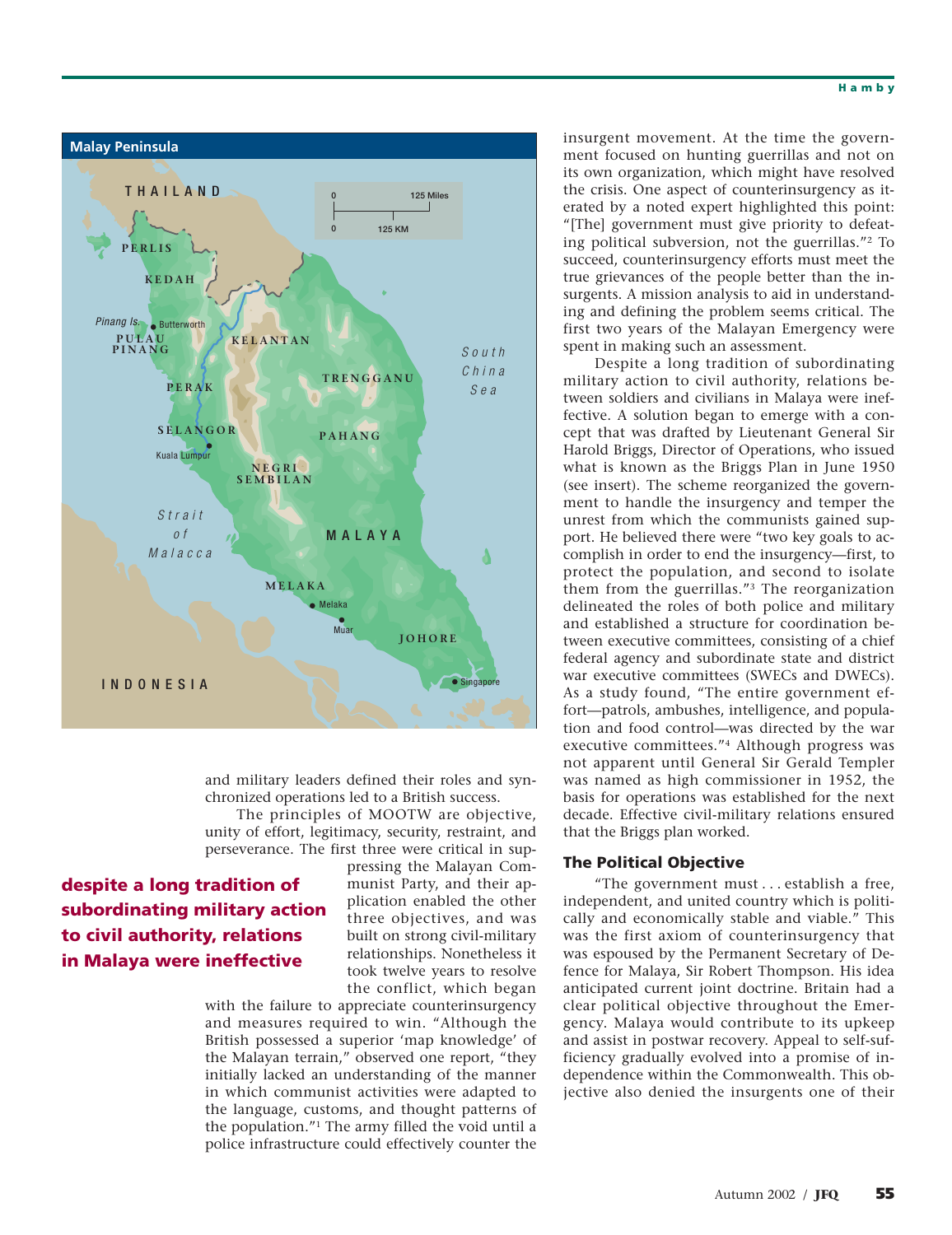# ■ **MALAYAN EMERGENCY**



*Source*: Riley Sunderland, *Organizing Counterinsurgency in Malaya: 1947–1960,* RM–4171–ISA, prepared for the Office of the Assistant Secretary of Defense for International Security Affairs (Santa Monica, Calif.: The RAND Corporation, September 1964), p. 34.

best propaganda themes—independence. As one analyst noted, "By deeds as well as words, the British managed to convince most of the people that Malaya was on the road to early independence. The visible progress in this direction—culminating in August 1957—certainly helped limit the insurgency's appeal."5

The viability of the government and loyalty of the people were decisive in fostering civil-military relations. A majority of Malays, Chinese, and British eventually embraced a common goal that allowed them to work together. According to one study, "This was not a situation, therefore, in which British administrators were giving orders to a subservient oriental population . . . as early as 1948, there was one chance in three that the senior administrator was himself Malayan. Persuasion and negotiation were the order of the day."6 A unifying objective is decisive to synergy in a civilmilitary operation. Whatever the objective happens to be—stopping ethnic violence or providing disaster relief—it must be clearly and consistently defined by both civil and military players.

# **Unity of Effort**

The Briggs Plan provided the civil-military effort with a sense of unity, but it did not go far enough. No one was put in full charge of the Emergency. As Director of Operations, Briggs had no formal control over the military and police. "He could only direct his intentions through the [general officer commanding] Malaya and the commissioner of police, and the executive impotence of this arrangement retarded the real effectiveness of his office."7 Although the framework for combating the insurgency was set, the situation was not under control, and operations were not synchronized toward the established goal. Briggs left Malaya at the end of 1951 after laying the foundations for success: the police were being strengthened, resettlement of Chinese squatters was well underway, efforts against the insurgents were better organized under the committee system, and the general population was being swayed by the government information campaign. But Briggs recommended more power for his successor, such as executive control over the military and police. Both the largest tactical success and perhaps the greatest strategic failure for the communists occurred in October 1951 with the ambush of the High Commissioner of Malaya, Sir Henry Gurney. His murder shocked the entire colony and justified the extraordinary measures suggested by Briggs.<sup>8</sup>

The government chose Templer to lead the effort. Following the investigation of Gurney's death, the Secretary of State for the Colonies concluded that overall direction was lacking, stating "there must be one man in charge of both military affairs and . . . he would have to be a general."9 Templer combined the positions of high commission and director of operations, providing the only instance of centralized control during the Emergency. Templer was a dynamic leader who used his influence to good effect without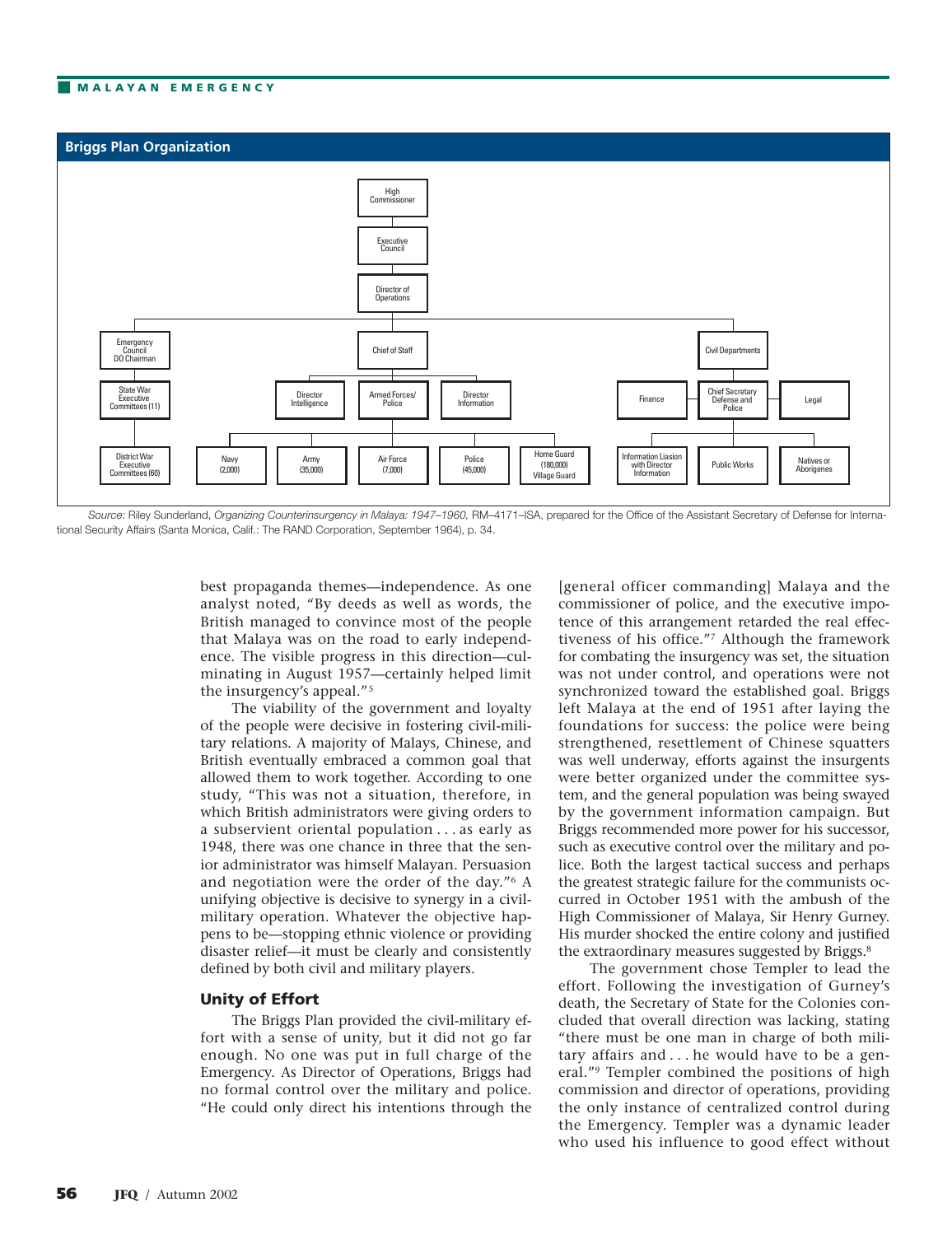

abusing it. His success was both quantifiable and laudable, but he did not change course. He adhered to the Briggs approach, wielding wide powers to force results when nothing else worked, reaffirming the goal of independence for Malaya.

The impact that Templer had on civil-military relations was striking. Through the committee sys-

**rather than an independent military intelligence chain, the government used the police special branch**

tem, he applied pressure on an ill-prepared and poorly supported enemy. The civilian members of the committees far outnumbered the military except on the federal level. With counterinsurgency

largely consisting of police work, the security forces spent most of their time on such tasks. Even when the army handed back this responsibility, the danger was real; police losses were double those of the military over the 12 years of the Emergency. This led to a lack of coordination in 1948–51. Templer introduced coherence and a

sense of urgency. As one observer declared, "Now warfare by committee is positive anathema to the soldier... [but] the ponderous committee system was forced on us by the fact that in Malaya the army was acting merely in support of, and not in place of, the civil administration."10 Interestingly, these organizations were action groups; component members were commanders or their representatives who could directly task subordinate units.

Over time this close relationship would create an organization that recognized its capabilities and used them synergistically. Partial proof was the fact that most units formed their headquarters in a joint operations room usually run by the police. "This close cooperation between the military and the police was the secret of all successful operations . . . it depended also on the personal relationships between us and the police," recounted one participant.11 Rather than an independent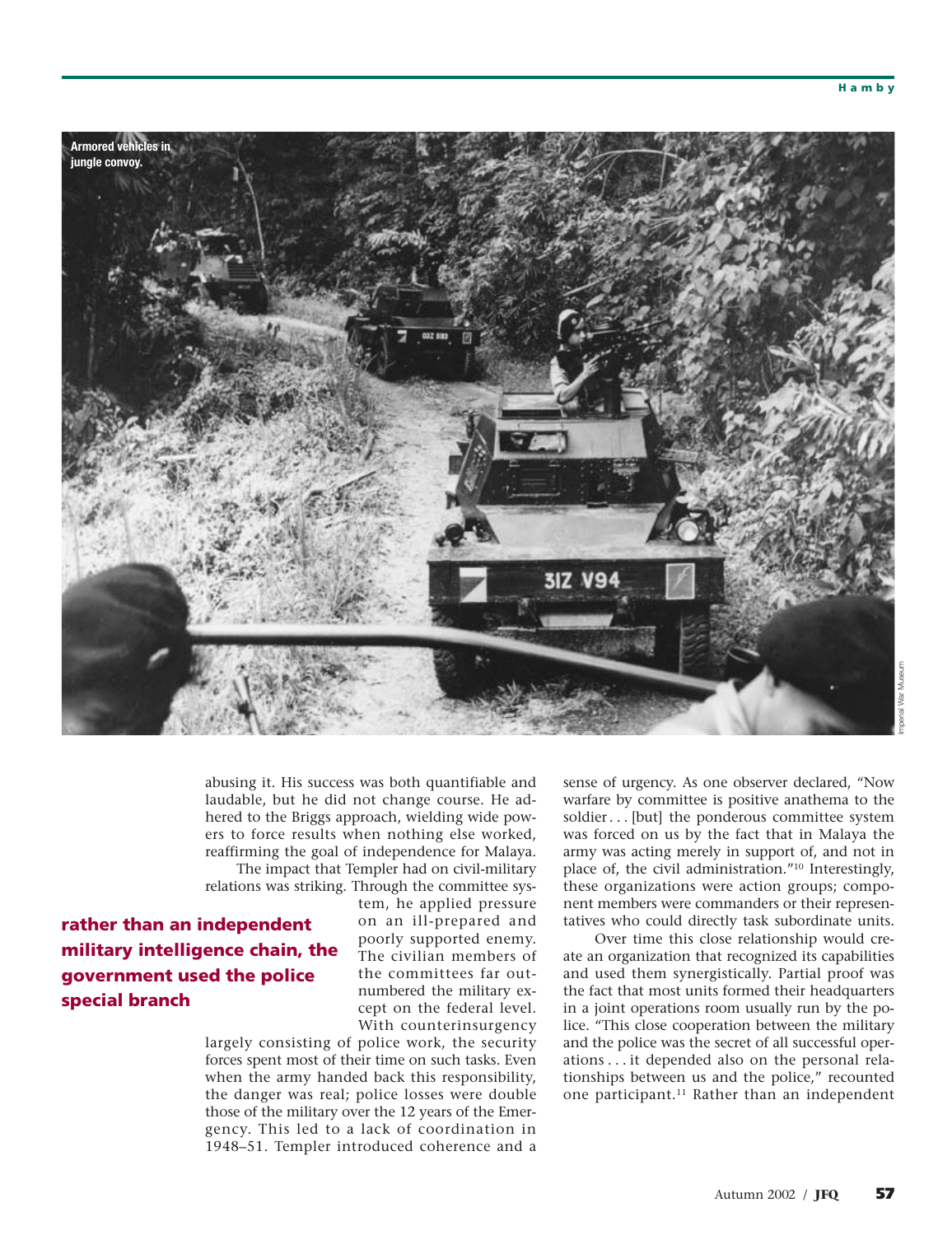## ■ **MALAYAN EMERGENCY**



**African Rifles searching hut.**

military intelligence chain, the government used the police special branch, which had unique public access as well as insights into Malay and Chinese society. The military provided liaison officers to this organization who translated police information into actionable intelligence. The Briggs Plan as emphasized by Templer allowed the system to function well.

"Any idea that the business of normal civil government and the business of the Emergency are two separate entities must be killed for good and all," Templer said. One of his first directives to the governor stated that "The two activities are completely and utterly interrelated."12 The unity of effort that Templer contributed to the Briggs Plan permitted the government information effort to succeed in demoralizing the communists, emphasizing democracy, and improving morale. Before he arrived the campaign was flagging because of a lack of centralized direction. But in the right hands it took off, contributing in no small way to ending the Emergency.

Templer also emphasized the primacy of civic action, which included women's organizations, care of new villages, and emphasis on education that led to increased enrollment. He grasped the crux of the problem: "[It] was not enough for the government to do, and be, good; to be persuasive, it had also to appear good in the eyes and minds of the people."13 Incidents were averaging over 500 per month when he arrived but dropped to under a hundred by the time of his departure. Civilian casualties fell precipitously, and insurgent strength was halved and their recruitment efforts sharply curtailed. Once Templer left, the roles of high commissioner and director of operations were again separated.

While less efficient, such means were no longer needed. The backbone of the insurgency was broken, and the committee system had enough experience to continue mopping up the enemy.

## **Legitimacy**

Other efforts in support of the Emergency would have been in vain without maintaining the legitimacy of the government in the eyes of the people. After the murder of three planters in 1948, regulations were passed giving the police extra powers, in effect suspending *habeas corpus*. While these steps were severe, the British exercised restraint in enforcing them. However, most Malays and Chinese, because of the diligence of the government information campaign, came to recognize this fact. As one participant stated, "A state of Emergency is quite different from martial law.... The civil government—federal, state, district, and village—excised control throughout. The army acted in their support and always under their direction."14

Operating under these rules, published for all the population to see, the security forces were able to establish the perception that their actions were honorable, legitimate, and right for Malaya. Safeguards such as judicial appeal and the view of a benevolent hand in charge of the Emergency simplified the task of convincing the people that the government was acting in their best interests. When Templer imposed a 22-hour curfew and tight food controls on a village for failing to provide intelligence and succoring the insurgents in its midst, he did so under established rules. Searches and cordons were conducted appropriately during the Emergency. Although such measures were harsh, most local people understood and accepted the legitimacy of the government and supported efforts against the communists. While the security forces did at times violate the regulations, these instances were few, and offenders were harshly punished when their crimes came to light.

Further helping the government win credible coercive power in combating the communists was the fact that the information campaign was waged from a centralized headquarters. The enemy on the other hand was forced to rely on weakening communications and was separated from target audiences as resettlement plans got underway. The information war became more effective as the communists appealed to the use of terror to influence the people. It was also integral to the SWEC–DWEC system, which enhanced the legitimacy of the government. A.D.C. Peterson, Director of Information under Templer, considered his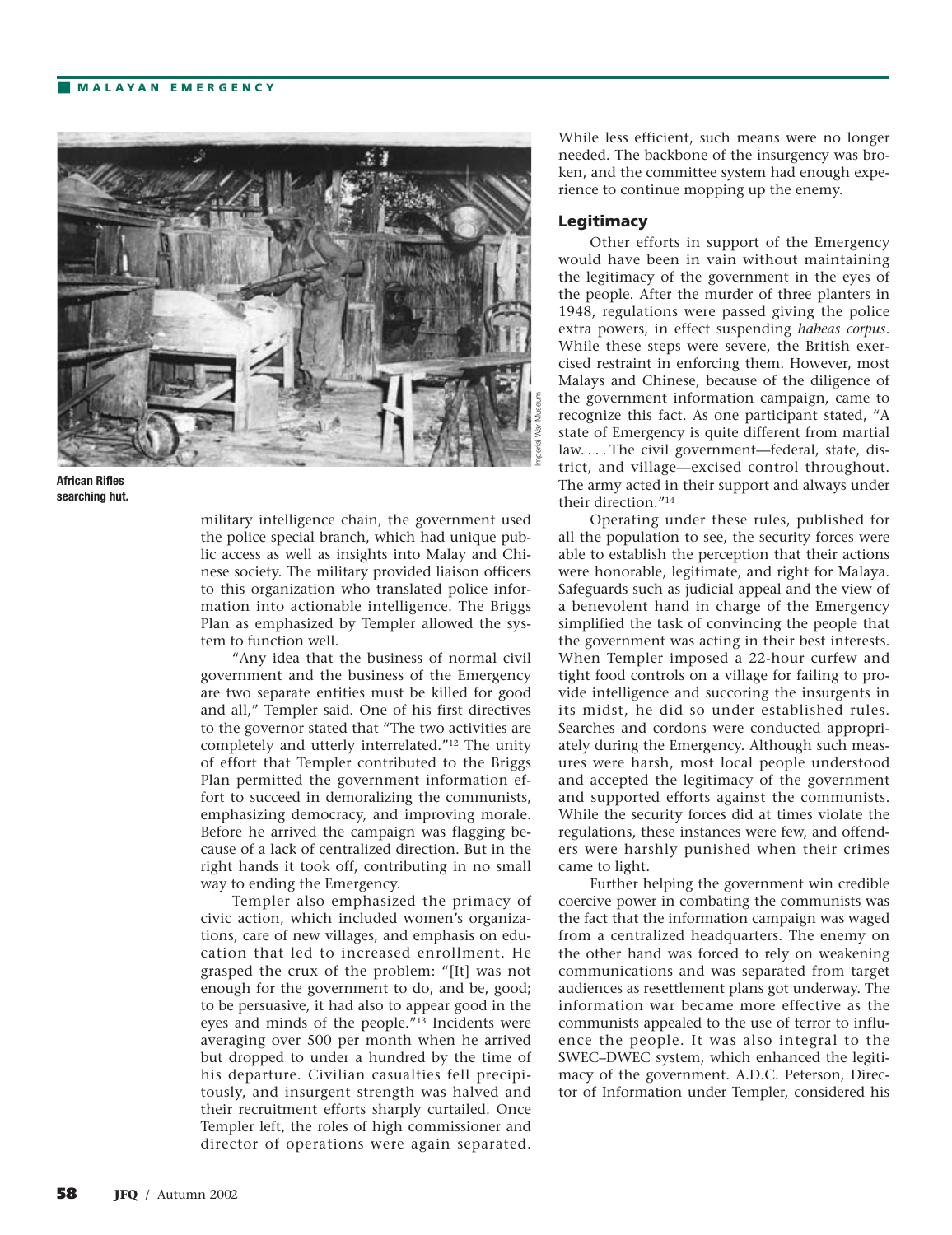# **The Briggs Plan**

To establish proper administrative control in Malaya, the plan called for:

■ rapid resettlement of squatters under surveillance of police and auxiliary police

■ regrouping local labor in mines and on estates

■ recruitment and training of criminal investigation and special branch personnel

■ a minimum level of troops throughout the country to support police and concentrate forces for clearing priority areas

■ police and army operating in complete accord, with joint operational control on all levels and close integration of police and military intelligence.

It went into effect on June 1, 1950, and created state and district war executive committees (SWEC and DWEC) whose members made joint decisions and issued orders to subordinates through service chains of command to ensure complete integration of actions to support the civil power at all times

The Briggs Plan was intended to be thorough and long-term, with no expectation of speedy and decisive results. It envisaged clearing the country from south to north, leaving behind strong police and civil authorities once an area was secure. It also sought to isolate insurgents from rural populations to enable them to come forward with information. Moreover, it aimed at depriving the communists support and forcing them into the open to be dealt with by the security forces.

*Source: The Conduct of Anti-Terrorist Operations in Malaya* (Federation of Malaya, 1958), p. III-5-6.

> programs of more use than psychological operations since the former also eventually reached the insurgents. As one analyst indicated:

> [Peterson] *benefitted by the communists' dilemma as to the use of terror, a problem they never solved. Terror was the most effective means of attracting attention and exacting obedience from the people. Yet* [they] *also wanted and needed popular support. If they used terror, they risked alienating the people; if they did not use terror, they risked being ignored.*<sup>15</sup>

> With the Briggs Plan (see insert above), the government seized the mantle of legitimacy while the insurgents found it slipping away. That allowed the civilian and military authorities to further isolate the communists from the population and increase their marginalization.

# **Restraint, Security, and Persistence**

Most success derived from achievements elsewhere. Restraint, or using appropriate force to accomplish the mission, was realized with some of the same sources that constituted the bedrock of legitimacy. The military and police conducted operations in consonance with guidance found in

a handbook entitled *Anti-Terrorist Operations in Malaya*. The measures became an effective set of rules of engagement that was well understood by military and civilians alike. For example, police were required to clear areas where the army was to operate to ensure that noncombatants were not accidentally injured. Similarly, the military could operate in cleared areas and, when appropriate, engage insurgents within their boundaries. The emergency regulations outlined in the handbook and the SWEC–DWEC system provided an organizational framework that facilitated close liaison which made government efforts effective.

Protecting the populace from the insurgents was accomplished by a series of measures that eventually made resettled people responsible for their own security. The Briggs Plan called for the formation of a home guard in new villages. It operated on three levels, closely monitored by the police. With the stick and carrot style of leadership carried out by Templer, insurgent incidents fell dramatically. Security followed common sense precautions, increasing the perceived legitimacy of the government. As communist activity ceased the British declared areas as white (pacified) and eased the emergency regulations, giving a distinct and achievable goal to local people. The transfer of power was slowly but visibly maintained. The Malaya Regiment was formed and led by Malay officers, and civil positions were opened to all ethnic groups including the Chinese. The loyalty of the people to British authority and a strong government structure contributed to this success.

Perseverance in the face of an insurgency is no easy task, but Britain handled it well and on the cheap. Without resources to wage large-scale operations after World War II, London was forced to be efficient. Persistence was incorporated into this low-cost structure because there were few short-term alternatives. Economic options took a long time to become effective. In addition, it was obvious that there would be few decisive battles and no roadmap for success. Victory would only be judged in hindsight.

Positive results through the vigorous application of the previously discussed five principles made it relatively easy to gird the population for the long haul once the organizational foundation was settled. The Briggs Plan, as executed by Templer and his successors, forced the civil-military relationship to work over a decade with constant results. Gradual milestones gave the government the freedom to destroy the communist movement.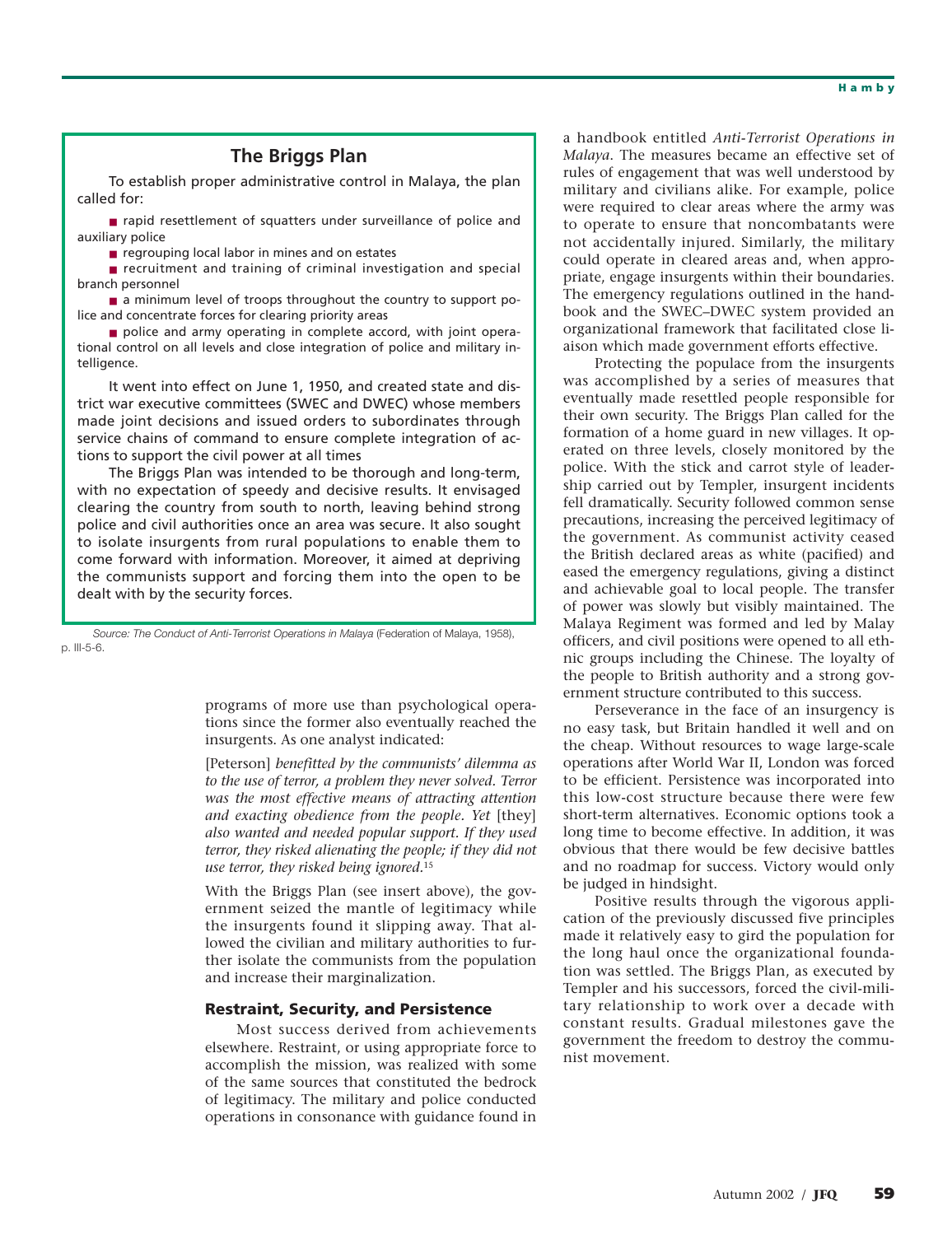# ■ **MALAYAN EMERGENCY**



#### **Civil-Military Relations**

The model presented in Joint Pub 3-08, *Interagency Coordination during Joint Operations*, differs from the approach adopted in Malaya. Current

# **current doctrine assumes that the military will organize civil-military operations centers to coordinate activities**

doctrine assumes that the military will retain autonomy as a joint task force (JTF) or combatant command and organize civilmilitary operations centers (CMOCs) to coordinate activities. This does not necessarily suggest tasking au-

thority, for unless they are assigned forces, such centers only have coordination authority. Their composition relies on the mission and commander but presumes that the military is the senior partner. Centers can be formed on any level deemed appropriate while larger organizations

(such as JTFs) are maintained. Although Joint Publication 3-08 lacks consistency in this area, it envisions that the military will be preeminent because of the absence of a functioning government, like Somalia and Kosovo. This approach may work in chaotic situations when nongovernmental organizations provide the bulk of aid. However, civil-military relations must be synchronized differently when governments remain functioning entities, even under grave circumstances. Though joint doctrine directs that maximum flexibility and cooperation must be used to deal with governmental or nongovernmental partners, it confounds more than enlightens.

The British committee system was similar in composition to the CMOC model proposed in joint doctrine. The committee was the hub of activities within a given region. It coordinated and rendered larger organizations such as the division into force providers. Operational decisions were made through the war executive committees, un-